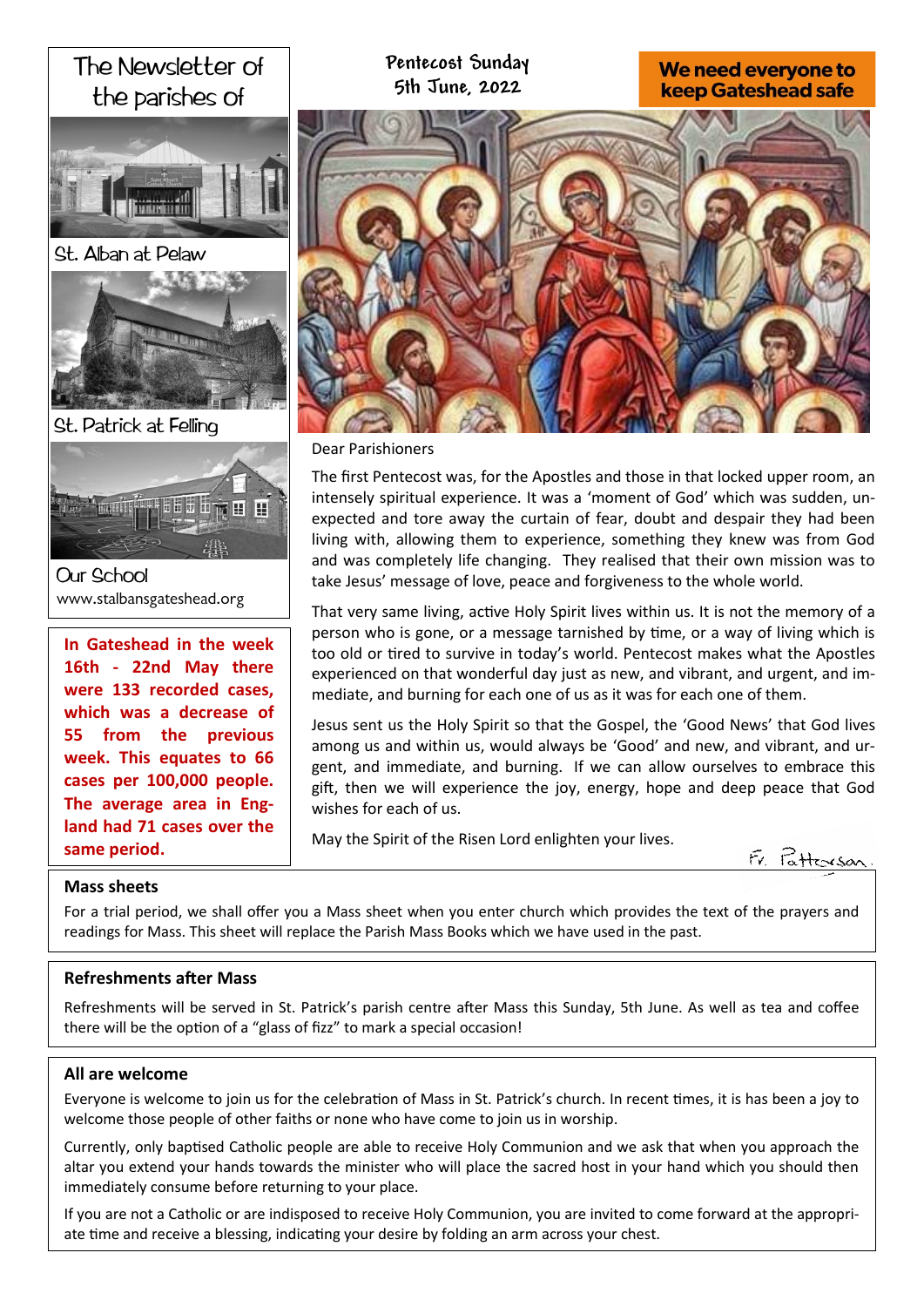# **Mass Intentions**

Fr. Patterson will celebrate the following Intentions during the coming week. *You may wish to wear a face covering when attending Church.*

Monday**:** (Private Mass): James and Imelda Dempsey **Tuesday**: **10.00 in St. Patrick's Church:** Brian Quigley Wednesday: (Private Mass): Fr. Ronnie Richmond **Thursday**: **10.00 in St. Patrick's Church:** In Thanksgiving (AM) **Friday: 10.15 in St. Patrick's Church :** Funeral Service for Margaret Graham **Saturday**: **18.00 in St. Alban's Church:** For the intentions of all our parishioners **Sunday**: **10.00 in St. Patrick's Church**: Paul Hughes (NC)

# **Mass to view on line**

Mass is live streamed from our Cathedral on a Sunday. Visit the **[Cathedral website](https://www.youtube.com/channel/UC12EvW0Eqg-cFTh5i2y_EQw)**.

Alternatively, you may like to follow Mass from **the [Holy Name, Jesmond](https://www.youtube.com/channel/UCnVss0mkVR2GKS5VPJOEsDA)**. Visit the website for Mass times this week.

When you are unable to celebrate Mass in Church, you may wish to make this act of spiritual communion:-

*Lord Jesus, I believe that you are present in the most Blessed Sacrament. I love you above all things and I desire to receive you into my soul. Since I cannot now receive you sacramentally, come at least spiritually into my heart. I embrace you as if you were already there and unite myself wholly to you. Never permit me to be separated from you. Amen.*

## **Please keep in your prayers:**

- all our parishioners who are sick, housebound or in hospital and Fr. Michael Keoghan who is currently unwell.
- all those near and dear to us whose memories we cherish at this time
- and Margaret Graham who has died. May she rest in peace.



### **Let us pray**

Gracious God, as we remember before you all those people who have died from the coronavirus, surround us and all who mourn with your compassion. Be gentle with us in our grief, protect us from despair and give us grace to persevere and face the future with hope. We make this prayer in Jesus Christ our risen Lord. Amen.



# **A Prayer for Carers, Nurses and Doctors**

Lord Jesus, who healed the sick and gave them new life, be with doctors, nurses and carers, as they act as agents of your healing touch. In desperate times, keep them strong yet loving; and when their work is done, be with them in their weariness and in their tears. Amen.

# **A Prayer for Ukraine**

Father, hold the people of Ukraine deep in your heart. Protect them from violence, political gamesmanship and from being used and abused. Give the nations of the world the courage and wisdom to stand up for justice and the courage to care generously. Take from us those traits that see us pursuing our own needs and wants before those of others. Teach us to live in love, dignity and respect, following your ways. We ask this in your name and for your sake. Amen

### **A Prayer for Pentecost**

Come, Holy Spirit and fill us with your love. Open our eyes to see the presence of God around us; in the stillness of a moment, in the busyness and noise of our streets, in the joys and celebrations of our lives, in the tragedies and struggles that break our hearts. Inspire our warring world to seek peace and to cast aside all weapons. Ignite within us a passion for justice until no one is marginalized or oppressed and the world is transformed and renewed. Transform our hearts and minds and fill us with love that overflows so that we may discover your kingdom emerging around us, drawing us into the new things you are doing in the world. Amen.

### **Bishop Barron's Sunday Sermons**

Each week Bishop Barron offers a Sunday sermon which may be accessed **[here](https://www.wordonfire.org/videos/sermons/)**

**[It was announced](https://www.wordonfire.org/articles/barron/bishop-barron-diocese-winona-rochester/)** last Thursday, 2nd June, that Pope Francis has appointed Bishop Barron as the new Bishop of the Diocese of Winona-Rochester (Minnesota).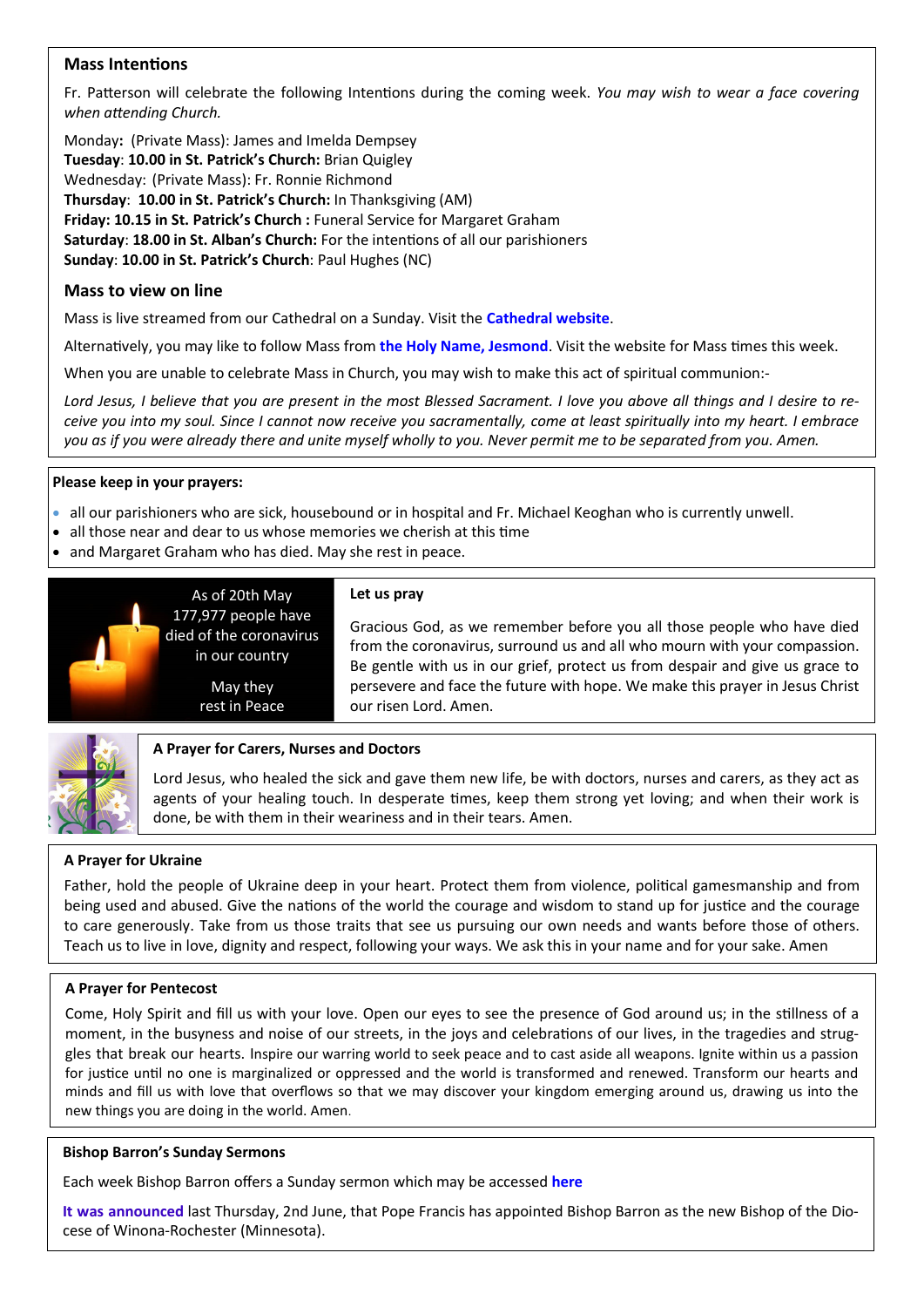## **Vigil Mass on Saturdays in St. Alban's Church.**

In his meeting with Fr. Patterson, Bishop Robert expressed his concern that the current level of support offered by parishioners is not what was hoped for, but agreed with Fr. Patterson, that we could proceed with the reopening of the church, **initially for a Saturday Vigil Mass only**, to assess the level of need and support. **The church will remain closed during the week for all services.** Bishop Robert has asked Fr. Patterson to review the situation after the summer.

We are now in a position to reopen St. Alban's Church for a Vigil Mass at 18.00 on Saturday, 11th June.

Please note the following:-

- Parishioners are asked to enter and leave the church by the main doors only.
	- **The side door should only be used as an emergency exit**.
- You are invited to sanitise your hands as you enter the church
- You may wear a face covering during Mass
- Due to the low ceilings over the congregation, Bishop Robert advises that the church is adequately ventilated to help dilute and disperse viral particles. As such, both inner doors at the rear of the church will remain open throughout Mass (the outer doors will be closed) and the side windows will be open. Please dress accordingly as there may be a draught in some areas of the church.
- No collection will be taken during Mass, by way of passing baskets along the benches, but we do hope you will support our parish financially by placing your offering in the basket as you enter the church. Alternatively you may consider contributing by standing order, the details for which are: Account name: DHN Pelaw St Alban, Sort code: 40-34-18, Account No: 92010984

# **St. Patrick's Church needs more support from you**

Fr. Patterson wishes to thank those parishioners who have offered their support in various aspects of parish life, but it is insufficient to be able to rebuild our future.

A limited amount of help now enables us to offer two public weekday Masses on a Tuesday and Thursday, but we need more volunteers for the following:-

- preparing light refreshments in the parish centre after Sunday Mass
- joining the music ministry, whether as an instrumentalist or singer
- assisting with the children's liturgy when we are in a position to restart it
- offering to help with the opening of the church for Mass and tidying up afterwards on weekdays
- reading at Mass on Tuesdays and/or Thursdays

The more support you give will make it less demanding on any individual or group/team. It is important that we should all play our part in helping to rebuild our shared parish family.

Please indicate your offer of support by emailing the parish office at felling.stpatrick@rcdhn.org.uk.

### **Current Diocesan COVID Controls**

In keeping with the National Guidelines for Churches issued by the Bishops' Conference of England and Wales the following arrangements for St. Patrick's Church are as follows:

If you are displaying any symptoms of Covid-19 you should stay at home.

Hand sanitiser will continue to be offered as you enter and leave church.

You may wear a face covering during the celebration of Mass.

Indoor congregational singing can take place with a general encouragement that face coverings are worn.

Although there is no formal social distancing by way of seating, we ask that when you take your seat, you are sensitive to the needs of other people who are already in a bench and may not be comfortable if you "snuggle up" to them. We have plenty of seating space.

We will, for the time being, continue to invite you to come forward for Holy Communion, row by row from the front. Holy Communion will continue to be distributed under one kind only. At the end of Mass, you may leave at your leisure.

It is still important to ventilate our buildings. This has the effect of diluting and dispersing viral particles

Our "welcomers" will be on hand to greet you and care for you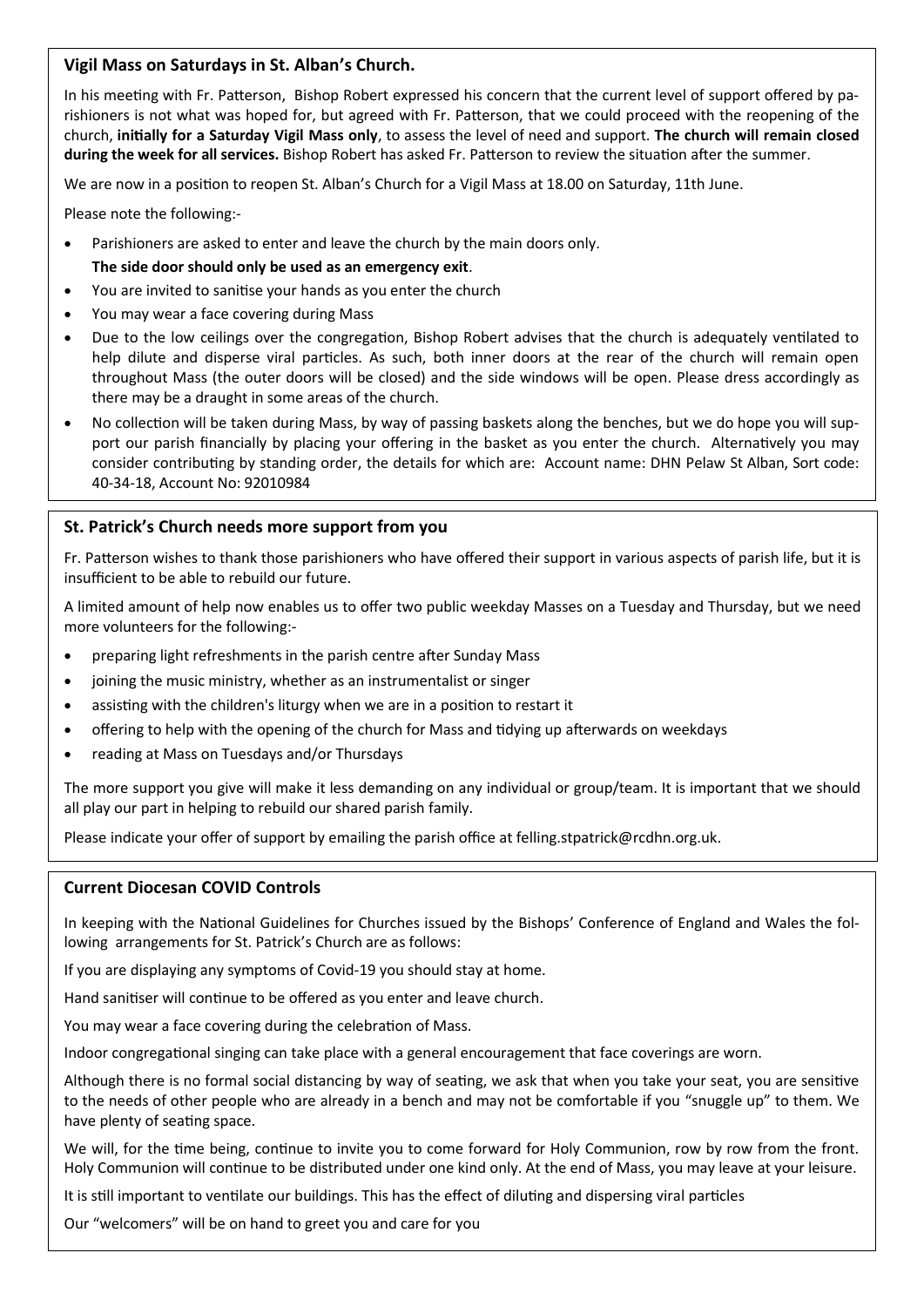### **The Past Two Years**

There is little doubt that we have all been affected one way or another by the Covid pandemic and life will never be quite the same.

We are planning to invite anyone who would value an opportunity to pause, reflect on their experiences, thoughts, feelings and memories of the past two years to come together after Pentecost.

We will try to link our feelings to the "Road to Emmaus" where the two disciples walked and talked about their memories of the time they shared with Jesus. The joys, the challenges, their fears and then their grief, telling their story to the yet unrecognised Jesus. And then there was Thomas who, from a place of fear and vulnerability, discovered Jesus inviting him to touch his wounds.

As a community of faith we need to be open to our own vulnerability and to be able to feel safe enough, like Thomas, to share our woundedness with Jesus. We need to offer an opportunity where others can feel safe, can be heard and also be a listener for others as they share their stories from the past two years.

At the Feast of Pentecost, the disciples and early followers of Jesus hiding in the upper room, received the gifts of God's Spirit enabling them to lay their fears aside and move out to live the new life of the Resurrection.

Maybe the Feast of Pentecost this year, calls us to move from a place of fear and uncertainty to a place of courage and confidence, so that like the disciples walking to Emmaus, we might recognise that Jesus was and is walking alongside us.

We hope to offer you this opportunity shortly after Pentecost Sunday, so please keep an eye of the Newsletter for more details.

## **Parish Safeguarding Representatives**

Every parish must have a Safeguarding Representative to ensure that we provide the best possible care of all our parishioners within the Church and parish environment.

Fr. Patterson is grateful to Stephen Brown for offering to continue in his role as the Safeguarding Representative for St. Patrick's and to James McDermott who has accepted the role for St. Alban's Church, subsequent to completing his training with the Diocese.

# **St. Patrick's Church Cleaning**

Volunteers are needed to clean the church on Friday evening, 17th June from 18.00. Entry by the Church Street door.

### **Thank you**

Fr. Patterson wishes to express his gratitude to the family of the late Jimmy and Imelda Dempsey for a donation of £2,000.00 for St. Patrick's parish funds in their memory. He is also grateful to the family of the late Kathleen Harkness for a donation of £100.00.

### **Taking the collection during Mass**

Although no collection is taken during Mass, by way of passing baskets along the benches, we do hope you will support our church financially by placing your offering in the boxes at the entrances to the church. Alternatively you may consider contributing by standing order the details for which are found below.

# **Your Offertory contributions**

To reduce the demands on parish administration, we invite those of you who feel able, to consider making your weekly offering by Standing Order. The bank details you require for this are printed below.

> For St. Alban's HSBC Bank Account name: DHN Pelaw St Alban Sort code: 40-34-18 Account No: 92010984

For St. Patrick's HSBC Bank Account name: DHN Felling St Patrick Sort code: 40-34-18 Account No: 52010453

If you are a tax payer and are not a member of the parish gift aid scheme please consider joining the scheme, it costs you nothing and the parish benefits by being able to reclaim the tax you have already paid on your offering. The parish receives 25p of every £1.00 you give from HMRC. All that is required, is for you to complete a simple form which does not involve you disclosing any personal financial information and is held securely by the Diocesan Finance Office. To obtain a form, or for more information, please email St. Patrick's Gift Aid organiser at **[stpatrick.giftaid@outlook.com](mailto:stpatrick.giftaid@outlook.com)**

For the time being, enquiries concerning the Gift Aid scheme for St. Albans Church should be directed to Fr. Patterson at felling.stpatrick@rcdhn.org.uk.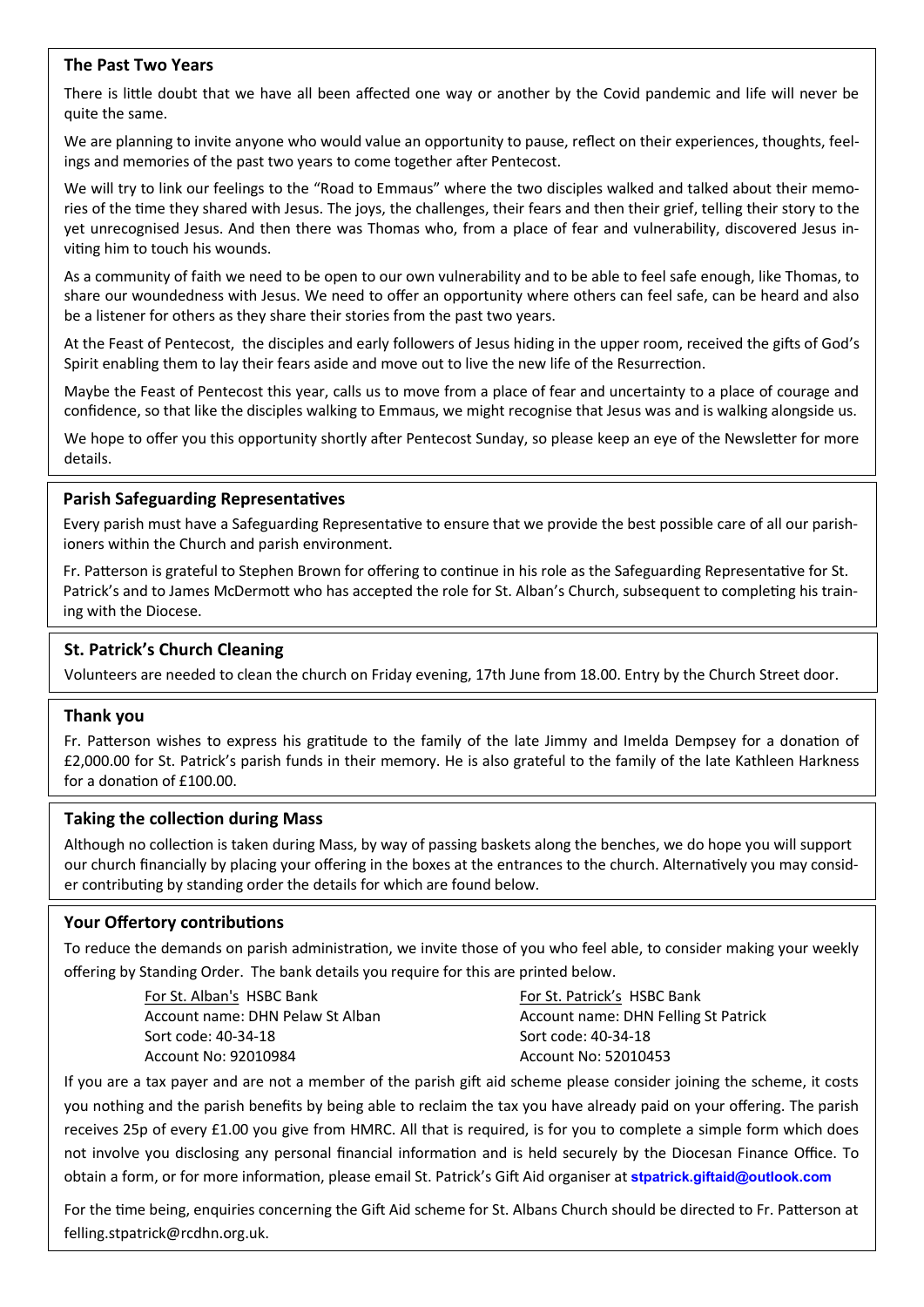## **Platinum Jubilee**

Pope Francis has sent the following message to Her Majesty the Queen:- *"On the joyful occasions of your majesty's birthday, and as you celebrate your Platinum Jubilee Year, I send cordial greetings and good wishes together with the renewed assurance of my prayers that Almighty God will bestow upon you the members of the Royal Family and all the people of the nation blessings of unity, prosperity and peace."* 

The Bishops of England and Wales ask that the following prayer be said at the end of Mass this weekend:-

*Almighty God, we pray, that your servant Elizabeth, our Queen, who, by your providence has received the governance of this realm, may continue to grow in every virtue, that, imbued with your heavenly grace, she may be preserved from all that is harmful and evil and, being blessed with your favour may, with the royal family, come at last into your presence, through Christ, who is the way, the truth and the life and who lives and reigns with you in the unity of the Holy Spirit, God, for ever and ever. Amen*

### **Fr. Paddy Kennedy**

Fr. Kennedy, who served as an assistant priest at St. Patrick's from August, 1962 to May, 1966, will be celebrating the Diamond Jubilee of his Ordination to the Priesthood this year and the parishioners of St. Gregory's, South Shields, where he is living in retirement, invite you to join him for a Mass of Thanksgiving on Thursday, 16th June at 10.00 in St Gregory's Church, South Shields followed by refreshments in the Church Hall after Mass.

# **The Universal Synod**

The Diocesan Submission to the Universal Synod has been completed and published. It can be viewed online at: **Diocesan Submission to Universal Synod - [Diocese of Hexham & Newcastle \(diocesehn.org.uk\)](https://diocesehn.org.uk/news/diocesan-submission-to-universal-synod/)**

#### **Eucharistic Festival at Ushaw**.

This event will take place at Ushaw on Sunday 19th June from 15.00 – 16.30. Free entry into Ushaw from 14.30.

There is no charge for this event. As there are limited places available , booking is required and can be made via this link: **<https://bit.ly/3FCZ6TF>**. A confirmation email will be sent when your booking is confirmed.

The Festival programme includes the blessing of the newly restored Pugin Altar by Bishop Robert, a Eucharistic procession around the grounds of Ushaw (weather permitting) and benediction.

Ushaw has limited parking available. Refreshments will be available in the refectory after the event. Guests are welcome to bring a picnic and use the grounds. Please expect a short delay while people are being served in the refectory.

Photographs will be taken at this event for use in Diocesan promotional materials.

**Anyone showing Covid symptoms within 10 days of the festival is advised not to attend the event.**

### **The Diocesan Refugee Project**

Your ongoing support of this project would be welcomed. It supports over 400 asylum seekers. The project tries to provide them all with a bag of food and those who are destitute also receive a supermarket voucher. Donations of sugar, biscuits, tinned fish in oil, tins of tomatoes and chick peas may be left on the table to your right as you enter the front of St. Patrick's Church or on any table if you enter by the rear door. They are particularly in need of toiletries and shampoo. *Please note: baked beans and tinned meat are not required.*

### **Certificate in Pastoral Ministry**

Are you currently involved in Church ministry but wish you knew more about your faith? Do you sometimes lack confidence and feel you could benefit from further training and formation? Do you want to grow in your faith and ministry and perhaps find new ways to share your gifts with others? We have a course designed just for you. The Certificate in Pastoral Ministry is an online, two-year learning experience created with the busy person in mind. It will take you on a journey of discovery about key aspects of the Catholic faith while helping you to reflect upon your own ministry and the ministry of others. To find out more, join us online for one of our information evenings: Tuesday 14th June, 2022 or Wednesday 22nd June, 2022 from 19.30 – 21.00. To register your interest for one of the information evenings, or for further information please email **[adminfaith.mission@diocesehn.org.uk](mailto:adminfaith.mission@diocesehn.org.uk)**.